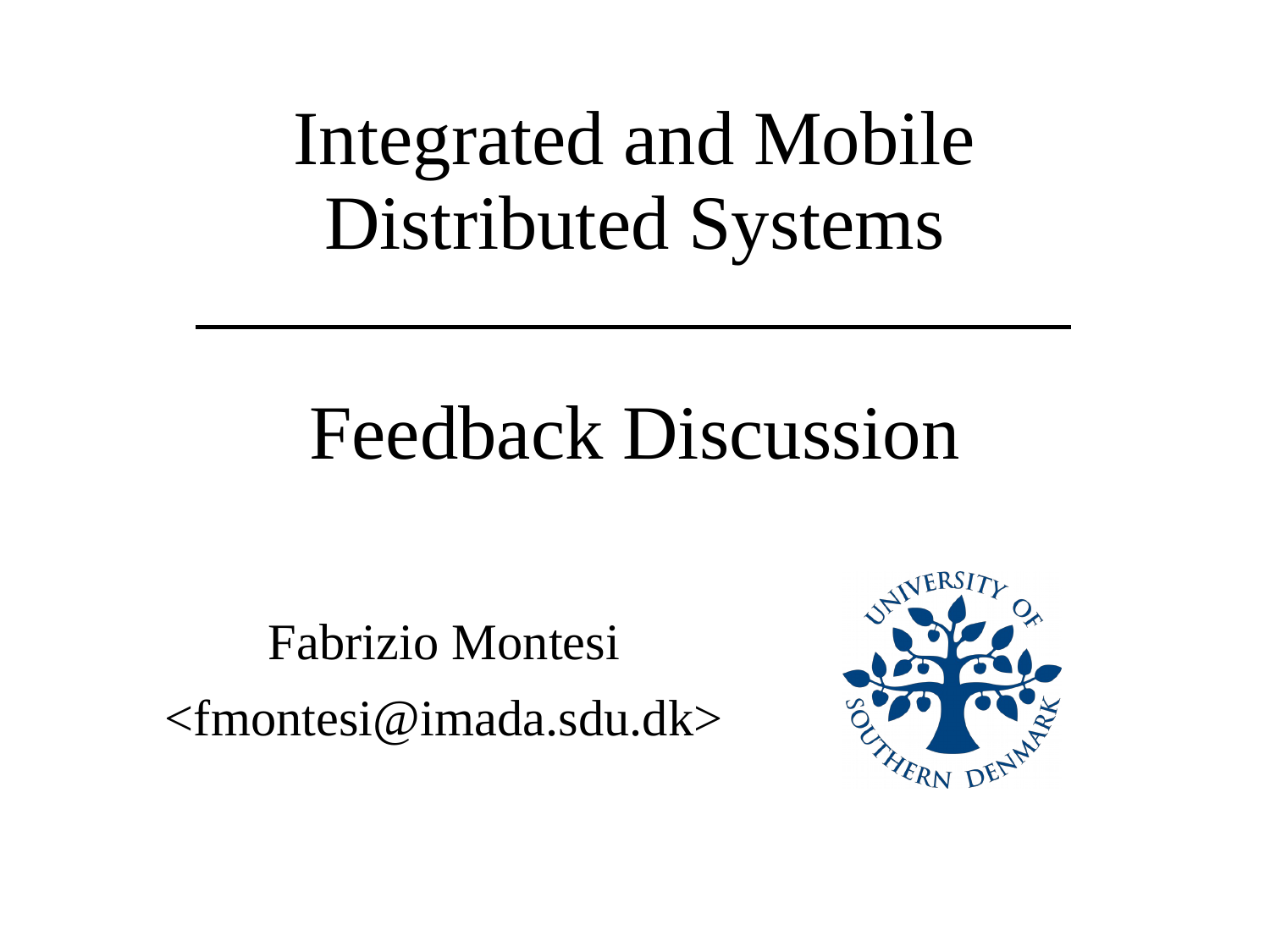#### **Feedback results**

• Thank you! The feedback has been invaluable.

• Brief report on feedback results.

• Discussion on action plan.

• Some things were going to happen anyway. We will anticipate them a little bit. (Hint for the future: do them from the beginning)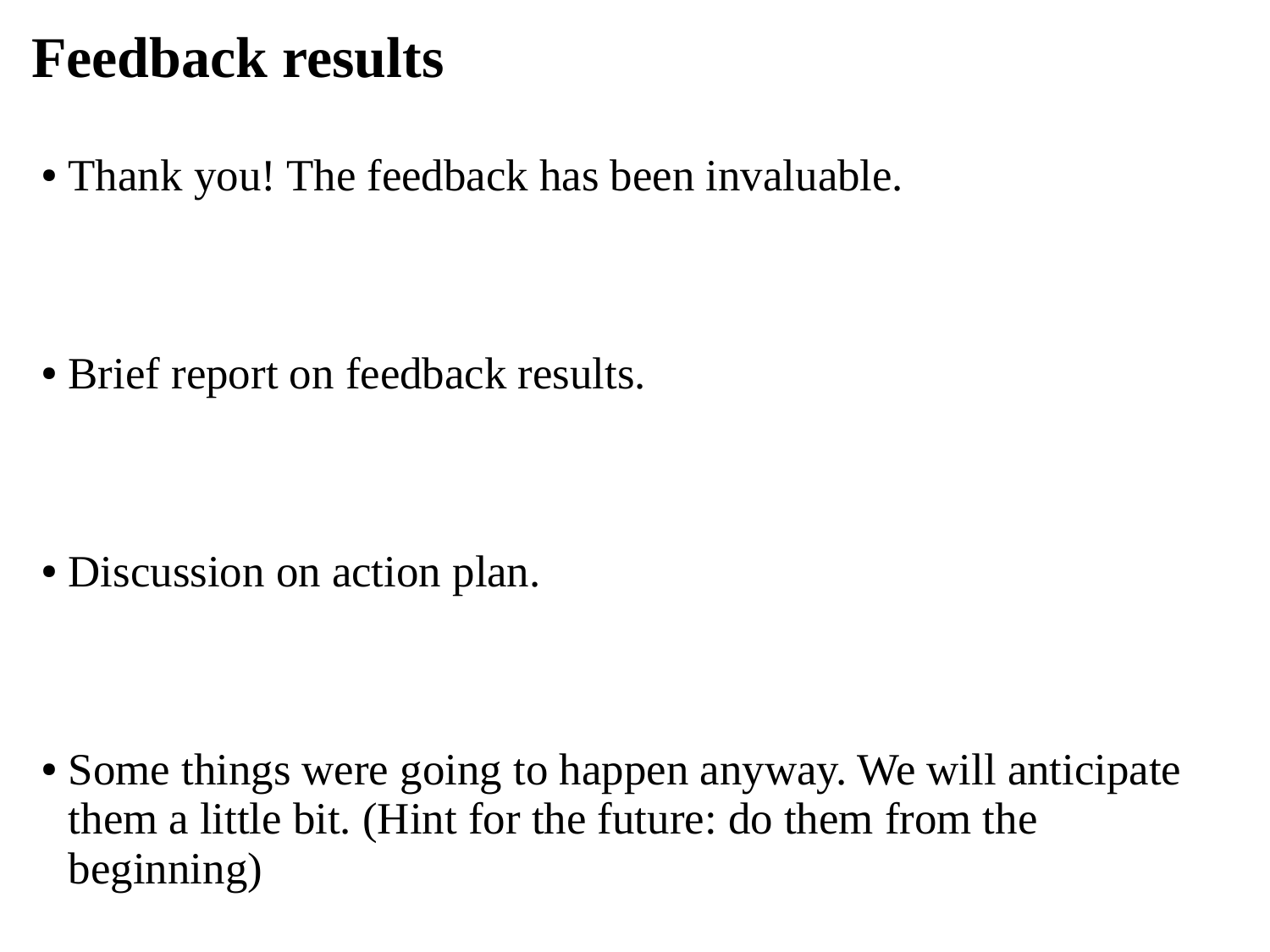### **Feedback results**

#### ● **What is good**

- Live lectures / Practice
- Contents
- Examination form
- Flexibility of lectures
- Read papers in class
- Lecturer's spirit (?) :-)

#### ● **Requests for improvement**

- Homework / Exercises (5 AA)
- More theory (2 AD)
- Show how things are done in the "real world" (1 AA)
- More comprehensive examples to read at home  $(1 AD)$
- Less focus on Jolie / Introduce other technologies (1 AD)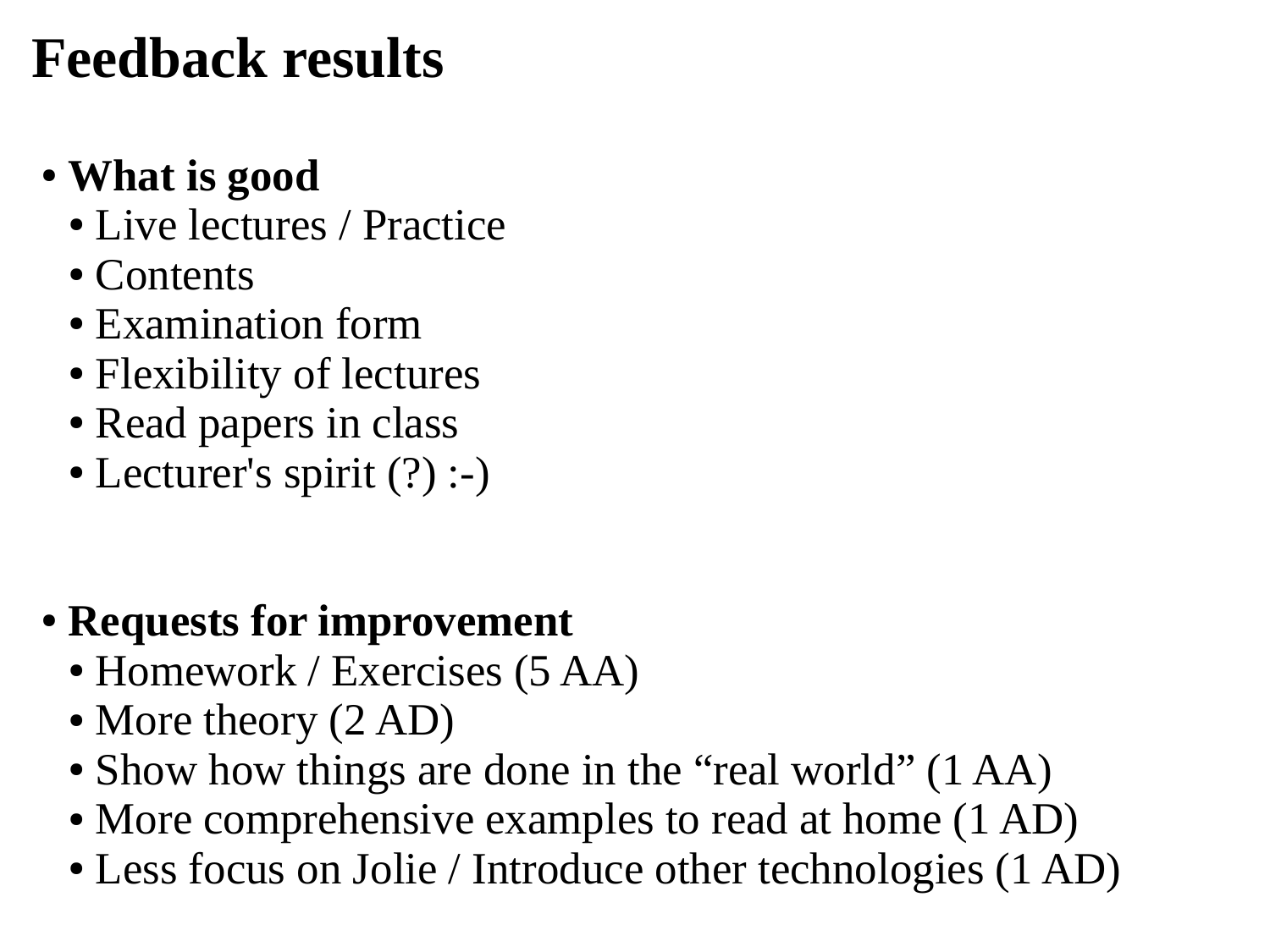### **Homework / Exercises (5 AA)**

• Strong consensus on wanting to do more / be more challenged.

- **Actions:**
	- $\bullet$  Exercises on the topics of the live lectures and papers  $(X, but)$ should start sooner).
	- Open questions to answer at home and then discuss during the next class.
	- Presentations of papers  $(X)$ .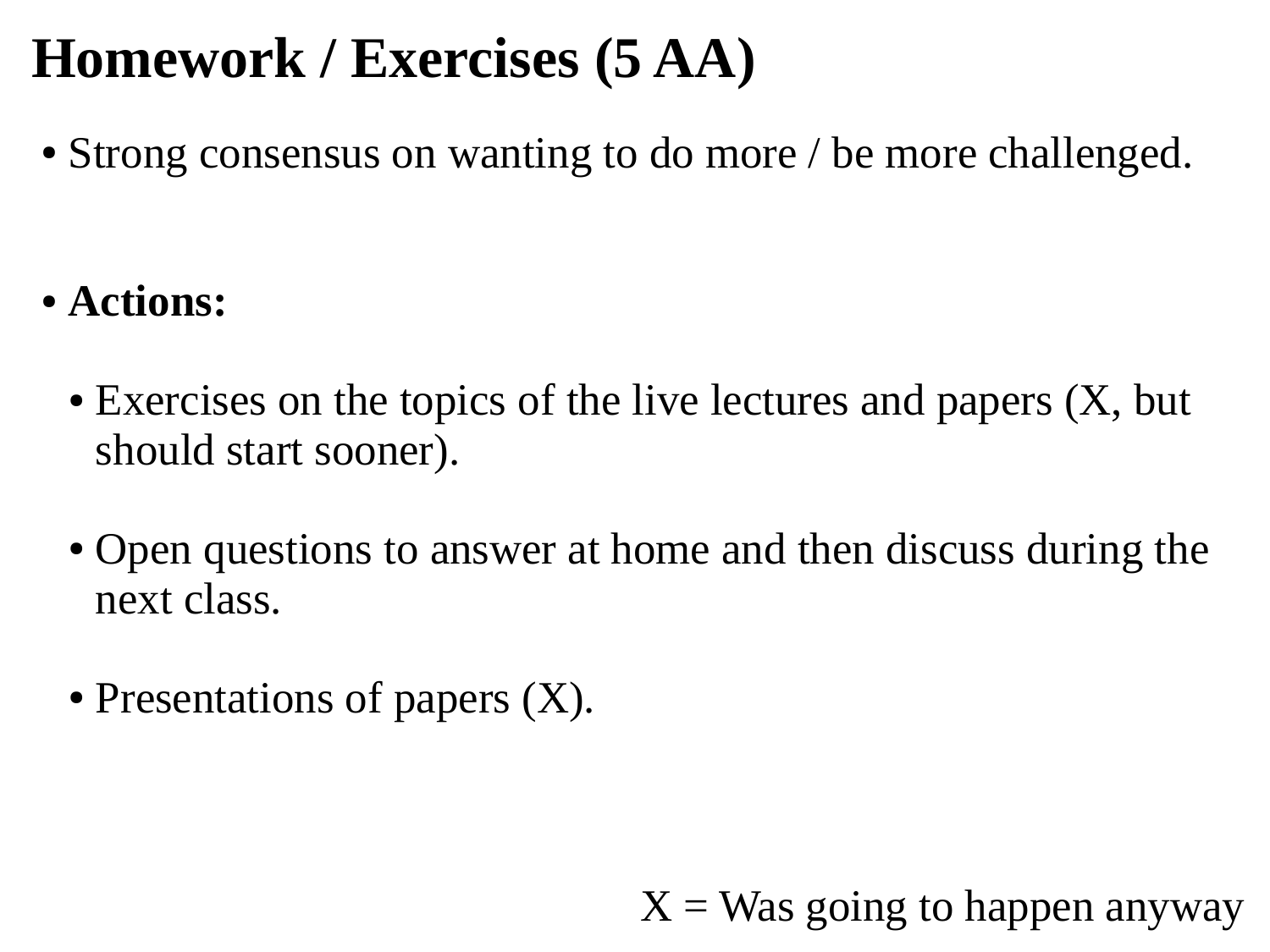## **More theory (2 AD)**

• Weak but noticeable consensus on wanting to grasp more of the underlying theory.

- **Actions:**
	- Read some papers in class  $(X,$  but should start sooner).
	- Paper presentations (X).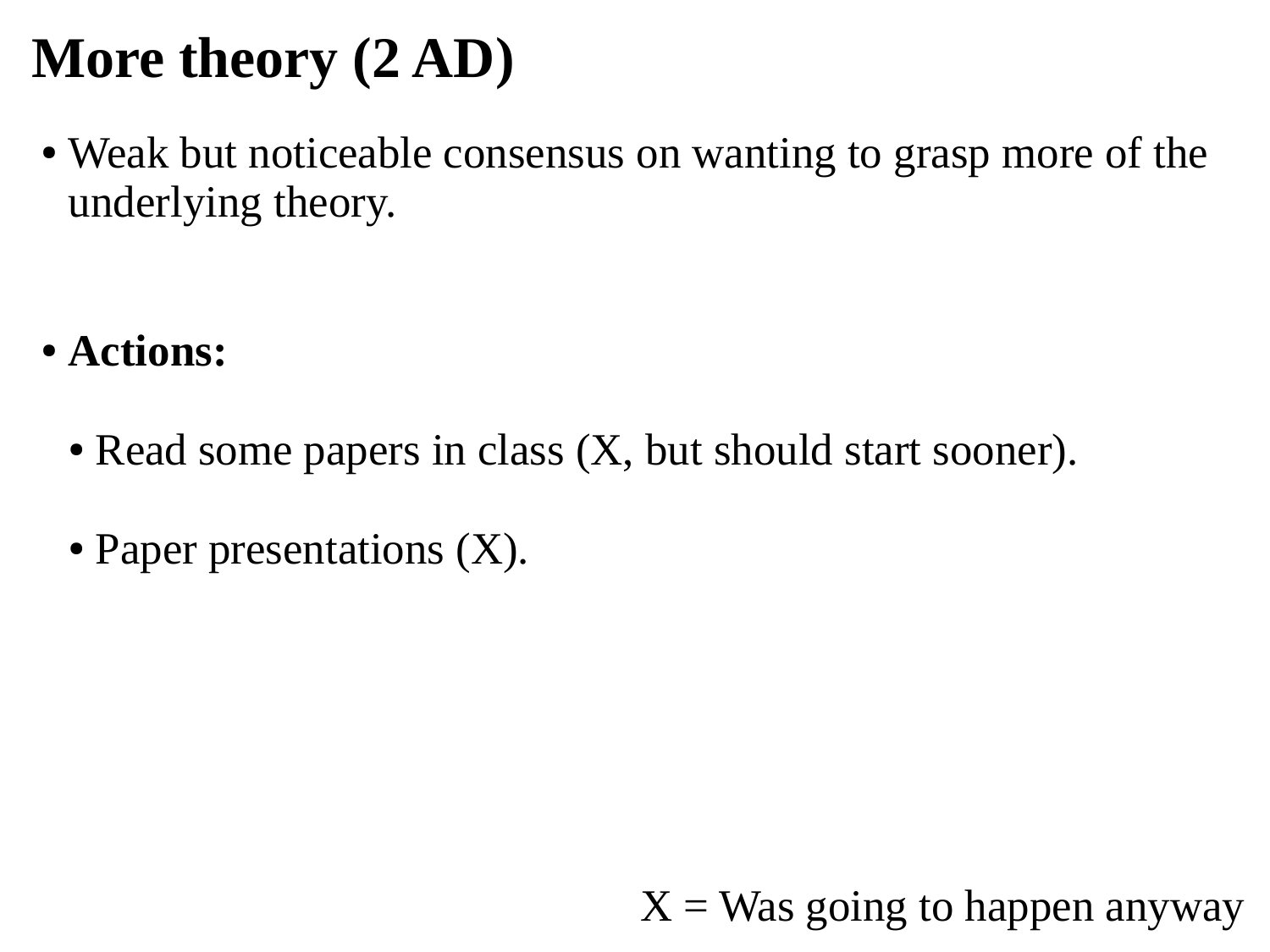### **Show things done in the "real world" (1AA) Less focus on Jolie (1 AD)**

- What do you mean by "real world" ? Do you want to:
	- Go deeper in some scenarios? (Database?) (Project possibility)
	- See what other technologies are used?
- Not much conceptual differences in more used technologies.
- Other technologies are more ad hoc. Jolie covers different domains.
- Anything specific in mind? (Suggestions for techs are welcome)

#### ● **Actions:**

- Allow presentations on technologies, other than research papers only.
- We will see other "young" technologies, but there are also from recent research  $(X)$ .